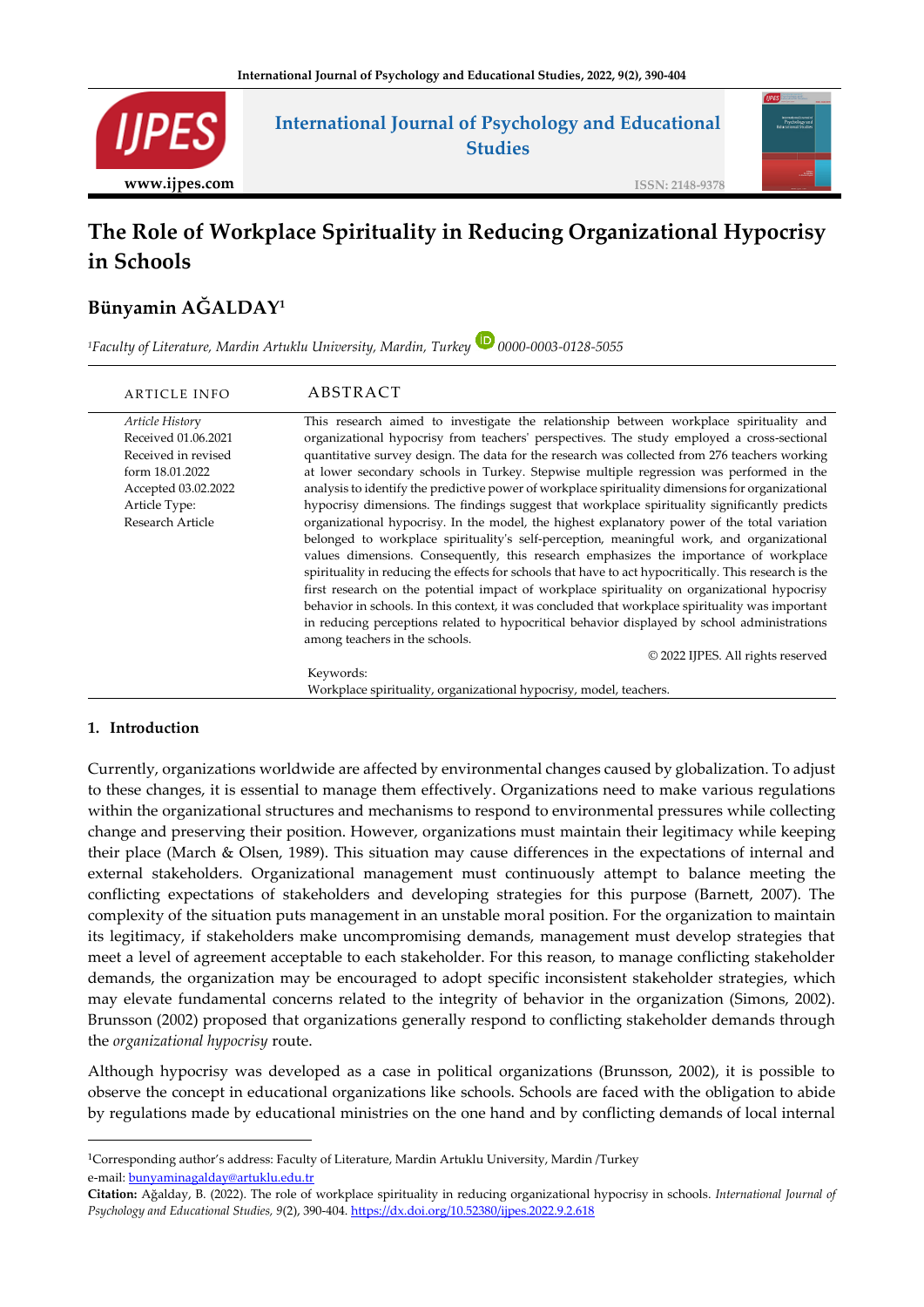and external stakeholders on the other. There may be an inconsistency between their words and actions to overcome this contradiction. For instance, strategic planning practices in schools may be shown as evidence that schools act hypocritically. Schools mainly work to gain a rational and legitimate image in many environments rather than remaining loyal to their strategic plan where they state what will be done to bring them from their current position to where they want to be in the future (Kılıçoğlu, 2017). This shows that schools may display organizational hypocrisy behavior. However, researches performed in schools (Çayak, 2021; Göçen et al., 2021; Kahveci et. al. 2019; Karagül Kandemir & Kahveci, 2019; Kılıçoğlu et al., 2019; Kılıçoğlu & Yılmaz Kılıçoğlu, 2019; Konan & Taşdemir, 2019) indicate the negative outcomes of hypocrisy. For instance, in the study of Kılıçoğlu and Yılmaz Kılıçoğlu (2019), it was seen that as teachers' hypocrisy perceptions increase, their perceptions of organizational commitment, motivation, organizational citizenship and job satisfaction decrease. The study of Göçen et al. (2021) found that as teachers' perceptions of hypocrisy increase, their perceptions of organizational cynicism increase. In other studies, it is possible to see that organizational hypocrisy has negative consequences in schools. In a qualitative research by Kılıçoğlu et al. (2019), it was found that organizational hypocrisy can have devastating consequences such as organizational conflict in schools, the spread of inconsistency to all employees, chaos, and the development of unhealthy school culture at school. Considering the negative consequences of organizational hypocrisy, reducing hypocrisy in schools remains a significant problem. In this context, one of the cases that may be used to reduce the hypocritical behavior of schools appears to be workplace spirituality.

Neck and Milliman (1994) observed that people have a more spiritual orientation toward their work than ordinary life. Workplace spirituality may include many benefits for organizations, such as creating a more motivated organizational culture by increasing trust and interconnections between people and directing organizational performance as a whole. Additionally, workplace spirituality makes a direct path to perfectionism ultimately, and this is proposed to ensure organizationality (Mukherjee et al., 2017). Some organizations encourage spirituality to increase the loyalty and morale of employees (Ashmos & Duchon, 2000). People working in a spiritual environment are more decisive, ethical, and less fearful and make the workplace more flexible, productive, innovative, and creative (Fry, 2003). In this context, direct management of workplace spirituality regulates the attitudes and behaviors of employees in the workplace (James et al., 2011), and the case of hypocrisy may be encountered less often. In recent years, researchers have begun to investigate the importance of spirituality in schools in recent years (Aksakal & Kahveci; 2021; Cook & Babyak, 2019; Paul et. al., 2020; Terzi et. al. 2020; Walker, 2020). Adoption of workplace spirituality and principles in a real sense by school management may be a solution in terms of reducing the orientation toward organizational hypocrisy behavior. It is even stated that hypocrisy can lead to pathological results in organizations (Han & Koo, 2010). However, the limitations of existing empirical studies on which variables this pathological behavior can be influenced by and which variables can affect schools make it difficult to examine the concept of organizational hypocrisy in depth. Inconsistency between the words, decisions, and actions of school administrators among internal stakeholders in schools may create a trust problem in schools. Over time, this problem will weaken teachers' sense of belonging towards the school and cause negative feelings. As a result, hypocrisy may be assessed as an organizational behavior that should be avoided due to effects on schools' structural operations and human resources. In this context, this research is important as it investigates the correlations between workplace spirituality and organizational hypocrisy according to teachers' perceptions. There is no study encountered in the literature focusing on the relationship between these two variables in schools. Considering the gap in the literature, our purpose is to investigate the organizational spirituality of teachers in Turkey and their influence on organizational hypocrisy. For this reason, the research is essential in terms of filling a gap in the literature about organizational behavior in schools. Additionally, it is hoped that models obtained in the study about spirituality dimensions that determine organizational hypocrisy will offer important clues to reduce hypocritical behavior by school administrations.

#### **1.1. Purpose of the Research**

This research aimed to investigate the relationship between workplace spirituality and organizational hypocrisy from teachers' perspectives. In line with this aim, answers were sought to the following research questions:

(1) What is the level of perception related to workplace spirituality among teachers?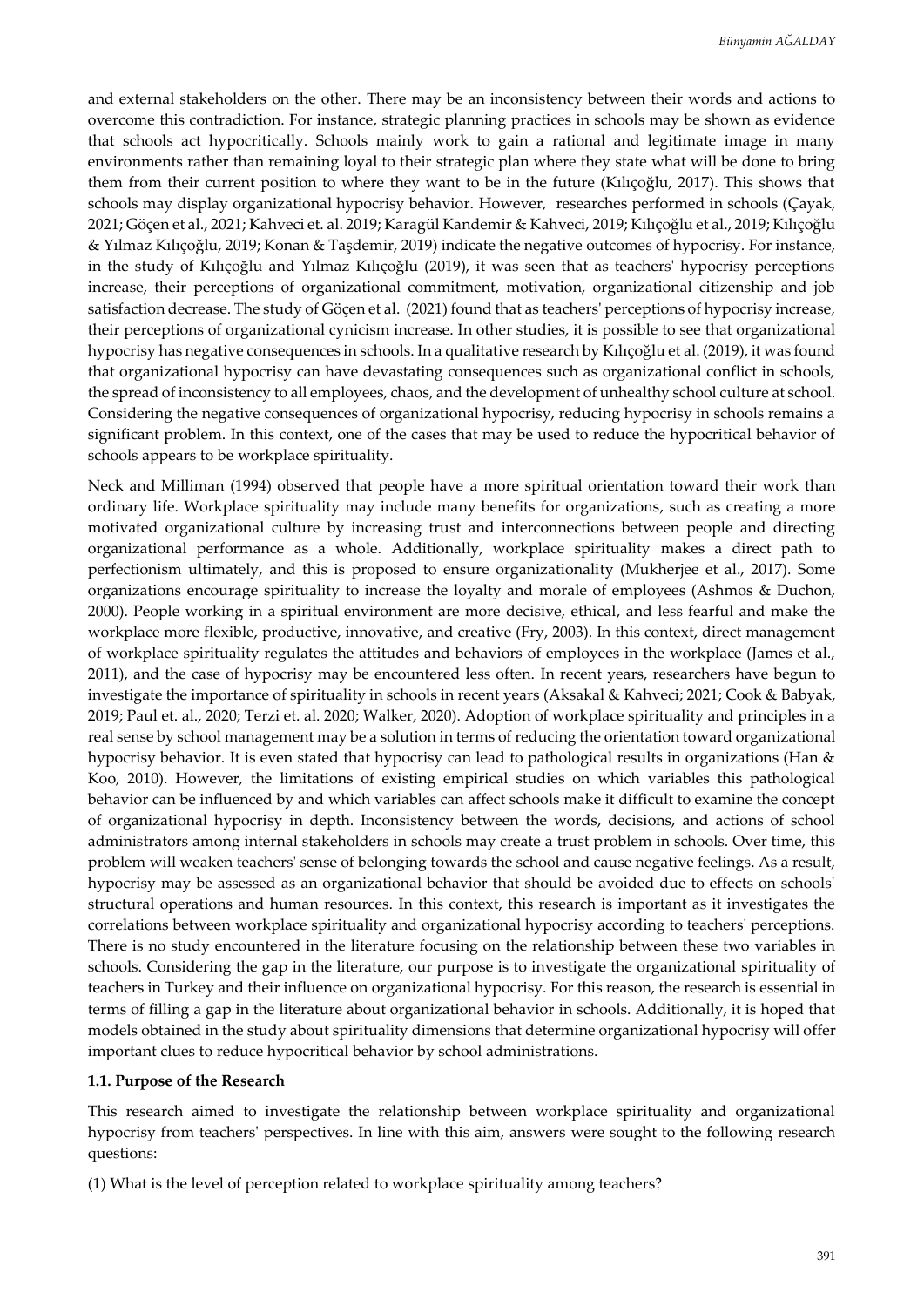(2) What is the level of perception related to organizational hypocrisy among teachers?

(3) Do perceptions related to workplace spirituality significantly predict perceptions related to organizational hypocrisy among teachers?

## **1.2. Educational System in Turkey**

Before explaining the theoretical framework in this study, we present contextual information about the education system in Turkey. Turkey is formed from the accumulation of vibrant and diverse cultures coming from the depths of its history. In Turkey, which has a broad power distance and a collectivist culture, education is one of the essential functions of the state and is carried out under the control and supervision of the state. In this structure, which is based on centralism (Erdem et. al., 2011), all regulations are made by the Ministry of National Education (MoNE). All aspects of education, such as its purpose, content, implementation processes, budget, infrastructure, and human resources, are shaped by the decisions taken by MoNE. This understanding of management causes problems in the effective implementation of education policies and makes it difficult to solve the problems encountered at the local level quickly. There is a hierarchical authority in schools in the centralized management approach, strict control by the central government, and a kind of externally supervised management. MoNE has assigned broad responsibilities to the school principal regarding school management. The school principal is responsible for the school's management, evaluation, and development by its predetermined goals. Many regulations and changes have been made in education in recent years in Turkey. For instance, the work on developing, renewing, and updating the curricula started in 2005 and was completed in the 2015-2016 academic year. In addition, FATIH Project was started in 2012 to provide equal opportunity in education and training and improve technology in schools, which continues. Finally, a vision document was announced by the MoNE in 2018, which sets the general framework for the policy steps to be taken in the three years (MoNE, 2018). Despite all these reforms, the positive expectations targeted in the education system could not be achieved, and the education system could not be saved from an exam-oriented basis. In fact, the rapid change of examination systems is frequently criticized by education researchers. In Turkey, the provincial organizations of MoNE and the parents of the students put pressure on the school administrations to increase the students' academic performance. School administrators may feel under pressure because they are caught between central government policies and local dynamics. Because in central administrations, the administrative structure and principles of the school are determined by the guidelines of the central administration, the characteristics and requirements of the school are generally not taken into account, and the school's stakeholders feel themselves under strict control (Cheng, 1996). The pressure and power in question may cause the school principal, who is primarily responsible for school management, to exhibit inconsistent behaviors. Inconsistent behaviors can cause a crisis of trust between teachers and school administrators. In this context, this study examines the importance of workplace spirituality, which can affect teachers' perceptions of organizational hypocrisy displayed by school principals in countries with a centralized education system such as Turkey.

### **1.3. Theoretical Framework**

In this section, after discussing the theoretical background of variables used in the research, the conceptual framework forming the basis of the relationship between workplace spirituality and organizational hypocrisy is explained.

## **1.3.1. Workplace spirituality**

Jacobs (2012, p.239) defined spirituality as "belief in a power beyond the self, hope and optimism, meaning and purpose, worship, prayer, meditation, love and compassion, moral and ethical values and transcendence." In the literature, there are many definitions of workplace spirituality, investigated in various forms like *spirituality in organizations* (Tecchio et al., 2016), *organizational spirituality* (Rocha & Pinheiro, 2020), and *spirituality at the workplace* (Thakur & Singh, 2016). Giacalone & Jurkiewicz (2003, p.1) defined workplace spirituality as "a framework of organizational values encouraging transcendent experiences of employees during the work process proven in culture, easing a feeling of connection to others by providing feelings of fullness and joy." In the definition we adopted in this study, Ashmos and Duchon (2000, p.137) defined workplace spirituality as "acceptance of an internal life fed by meaningful work completed in the context of a community of workers." Despite these differences in the meaning of workplace spirituality, most definitions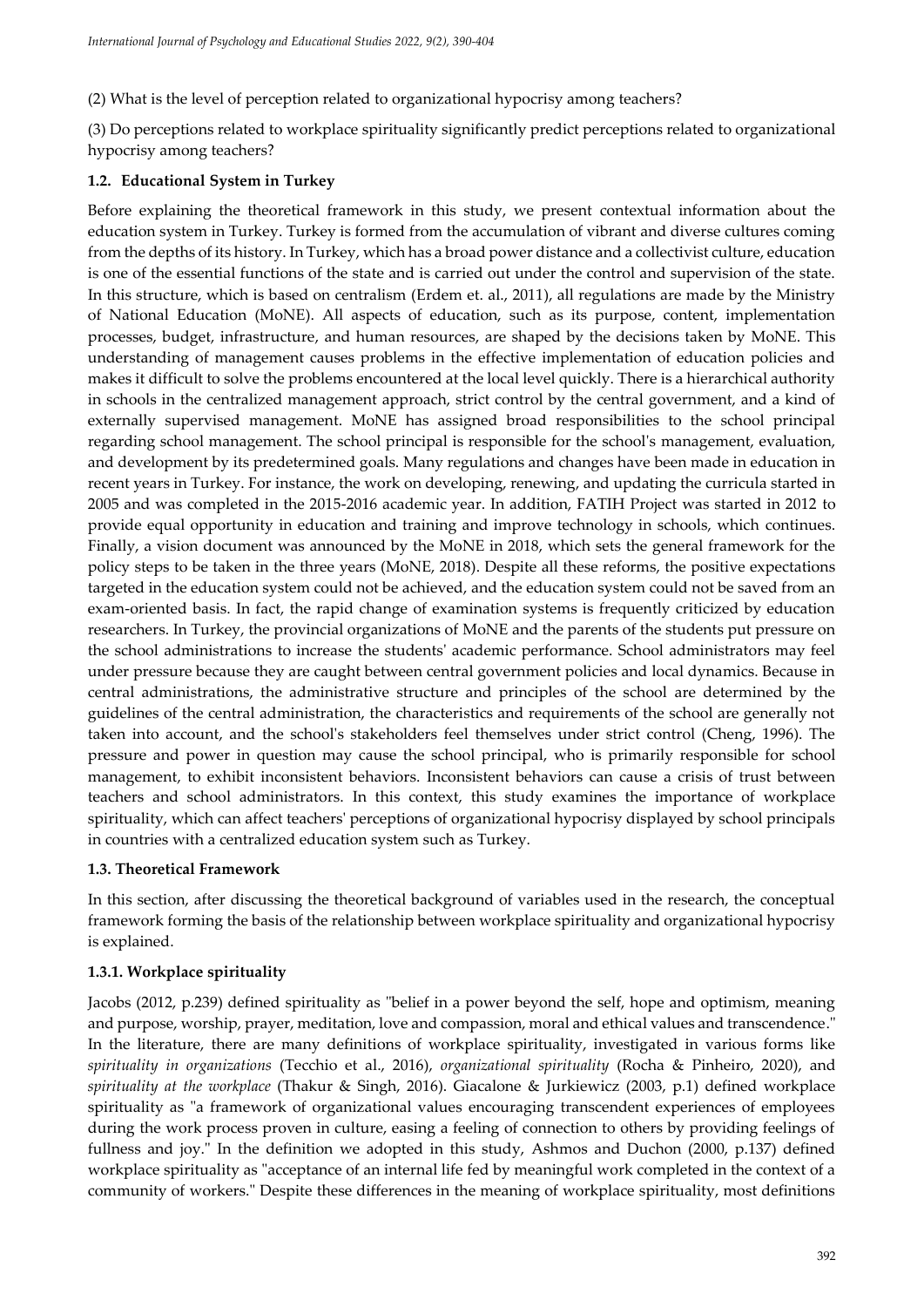comprise the spirituality components of a sense of commitment, purpose, and meaning (Duchon & Plowman, 2005). Spirituality is open to many reports and is personal, subjective, not institutionalized, devoted to values, not limited to any god, and not necessarily linked to any particular religion (Hood et al., 2009). Spirituality has positive consequences in the workplace. Studies have reported that workplace spirituality is positively related to positive organizational outcomes such as *organizational commitment* and *life satisfaction* (Jeon & Choi, 2021), *work engagement* (van der Walt, 2018), *stress management* (Saxena et. al., 2020), *job satisfaction* (Belwalkar et. al., 2018; Zhang, 2020) and *organizational citizenship behavior* (Belwalkar et. al., 2018; Utami et. al., 2020). Moreover, workplace spirituality can have an integrative function to harmonize employees with organizational values.

Workplace spirituality included different dimensions in studies performed in various areas (Ashmos & Duchon, 2000; Duchon & Plowman, 2005; Özğan, 2017; Petchsawanga & Duchon, 2012). When these studies are investigated, generally, it appears that *meaning*, *values*, *transcendence,* and *inner life* concepts come to the forefront. In this study, as teacher perceptions were the focus, the dimensions of "*meaningful work,"* "*transcendence,"* "*self-perception,"* and "*organizational values"* considered by Özğan (2017) are explained below. In the current study, the reason for using the model determined by Özğan (2017) is that, unlike other models, this model was created in educational organizations.

*Meaningful work* is defined as the experience that a person's job is an important and meaningful part of life (Duchon & Plowman 2005), comprising enjoyment obtained from work, being energized by work, and giving personal meaning and purpose to work (Milliman et al., 2003). *Transcendence* is a fundamental element to understanding workplace spirituality, and nourishing it may lead to an important and productive external life (Ashmos & Duchon, 2000). *Transcendence* involves experiencing positive energy or vitality, a feeling of perfection, and happiness (Petchsawanga & Duchon, 2012). Chalofsky (2003, p.77) stated that *"self-perception"* includes signs that "a person brings their whole self (mind, body, feelings, spirit) to work (and workplaces), a person's awareness and development of their potential, a person knowing their aim in life and how work complies with this aim and having a positive belief system about reaching their aims." *Organizational values* reflect the spirituality of the organization (Milliman et al., 2003). Compliance with the values of an organization means that there is stronger conscience with the appropriate values of individuals, administrators in the organization, and employees and the belief that the organization is concerned with the welfare of employees and society (Ashmos & Duchon, 2000).

#### **1.3.2. Organizational hypocrisy**

Hypocrisy may be considered individually or in organizations. The concept of organizational hypocrisy was defined in various forms (Phillippe & Koehler, 2005). Observed as a basic behavioral type in political organizations in the most commonly used definition, which we also considered in this study, organizational hypocrisy is defined as talking to meet one demand, making decisions to satisfy another direction, and providing products to meet the third demand. The legitimacy theory was developed in organizational hypocrisy research (Brunsson, 2002). First mentioned by Dowling and Pfeffer (1975) as the "organizational legitimacy" concept, legitimacy theory was defined by Suchman (1995, p.574) as "a general perception or assumption about the actions of an organization as desirable, appropriate or inappropriate within some socially structured norms, value, belief, and definition systems." The theory attracts attention to whether the organization and social value systems are consistent with each other or not. This shows whether social expectations are met by the organization's targets (Chen & Roberts, 2010). Legitimacy theory assumes organizations attempt to perform activities within the norms and limits of society (Campbell et al., 2003). Suchman (1995) concluded that organizations are managed according to society's standards, including cultural beliefs, to increase legitimacy in the eyes of the public.

Brunsson (2007) explains the hypocrisy in how the organization and individuals address these different needs from different stakeholders. Some needs are met through speech, some through decisions, and some through action. However, these discussions, decisions and actions are not necessarily the same. Also, the likelihood of hypocrisy in the organization increases when other methods of meeting conflicting stakeholder demand are effective. Although hypocrisy is generally widely accepted in an organization, its nature and real implications are not so clear (Philippe & Koehler, 2005). Organizations risk that hypocritical strategies become too obvious to stakeholder groups (la Cour & Kromann, 2011) and ultimately undermine perceived behavioral integrity and legitimacy (Simons, 2002). Organizational hypocrisy negatively affects the employees' *performance,*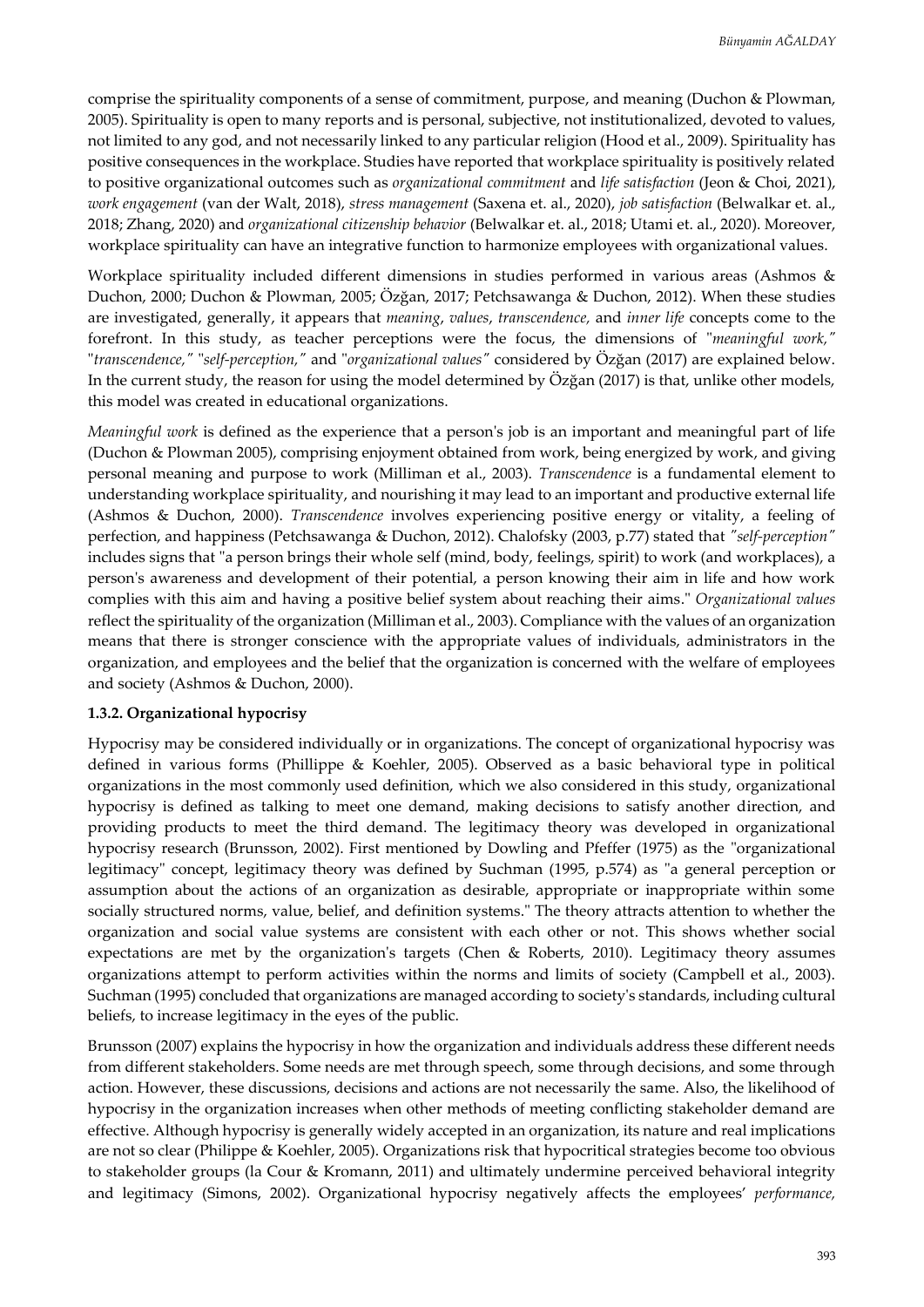*commitment*, *feelings of trust, justice*, and *job satisfaction* (Brunsson, 1989; Cha & Edmondson, 2006; Philippe & Koehler, 2005).

In this study, we used the conceptual model developed by Kılıçoğlu et al. (2017) regarding organizational hypocrisy. We used this framework because it is the only major study to address organizational hypocrisy in schools. Organizational hypocrisy in schools was first considered in 3 dimensions of "*keeping words into practice,"* "*compliance between internal structure and the environment"* and "*inconsistency in practices"* in the scale developed by Kılıçoğlu et al. (2017, p.23). In the study, the *keeping words into practice* dimension "provides the coherence between talk, decision, and actions in school organizations," *compliance between internal structure and the environment* "corresponds to how schools achieve their mission and goals while reflecting the environment's values." In contrast, *inconsistent practices "give information about the school principals' act of deceiving stakeholders, teachers,* school personnel, students and their parents."

## **1.4. Conceptual Framework**

"Workplace spirituality reflects the interaction between the personal spiritual values of an individual with the spiritual values of the organization" (Kolodinsky et al., 2008, p.467). Research by Rust and Gabriels (2011) identified a connection between the personal spiritual values of employees and organizational values. The same research showed that employees attempted to integrate what they saw as their spirituality with spiritual values in the workplace. For this reason, employees combining with organizational values can be said to have increased spirituality perception because integration appears to adopt spiritual values within a work context (Mukherjee et al., 2017). However, integration seems to be an important case to remove organizational hypocrisy (Kılıçoğlu, 2017). In addition to integration, honesty (Kriger & Seng, 2005) is a value within workplace spirituality. School management displaying honest behavior is expected to positively reflect the trust environment (Hoy & Tschannen-Moran, 1999). For this reason, integrity and honesty may reduce teachers' experience of hypocritical situations (Kılıçoğlu & Yılmaz Kılıçoğlu, 2019). Studies conducted in educational institutions have shown that spirituality has positive outcomes. For instance, Boone et al. (2010) reported that spirituality affects effective learning, teacher leadership, and contribution to dynamic organizational life. Stanley (2011) emphasizes that spirituality has serious importance on effective teaching practices. Significant evidence has been obtained that spirituality is a tool that can be used to reduce *teachers' stress* (Akhondi et al., 2017; Cook & Babyak, 2019; Stanley, 2011), increase *teachers'* perception of *confidence* (Hassan et al., 2016) and *job satisfaction* (Forsythe, 2016), ensure *teachers' psychological well-being* (Mahipalan & Sheena, 2019) and increase *teachers' organizational commitment* and negatively affect their perceptions of *organizational cynicism* (Aksakal & Kahveci, 2021). Considering the conceptual framework of workplace spirituality and the positive outcomes of workplace spirituality in educational organizations, teachers' workplace spirituality perceptions may negatively affect their organizational hypocrisy perceptions.

### **2. Methodology**

## **2.1. Research Model**

This study employed a cross-sectional quantitative survey design. This section explains the sample, data collection tools, procedure, and data analysis.

### **2.2. Research Sample**

The research was performed in Mardin, a city in the southeast of Turkey, and used the convenience sampling method. The city's suitability was related to its geographical proximity. Participants comprised 276 teachers in 22 middle schools in Mardin chosen with the simple random sampling method (Fraenkel et al., 2012). We have access to all teachers' names and then randomly select from this list. Of teachers, 89.5% were bachelor's degrees, and 10.5% were master's degree graduates. Among teachers, 52.5% were women, 47.5% were men, 59.8% were married, and 40.2% were single.

### **2.3. Data Collection Tools**

*Workplace Spirituality Scale:* This research employed the Workplace Spirituality Scale (WSS) developed by Özğan (2017). The scale contains 18 items comprising the dimensions of "*organizational values," "transcendence," "self-perception,"* and "*meaningful work."* Sample items from the scale include "Employees help each other without expecting anything in return." and "My job gives meaning to my life." This 5-point Likert-type scale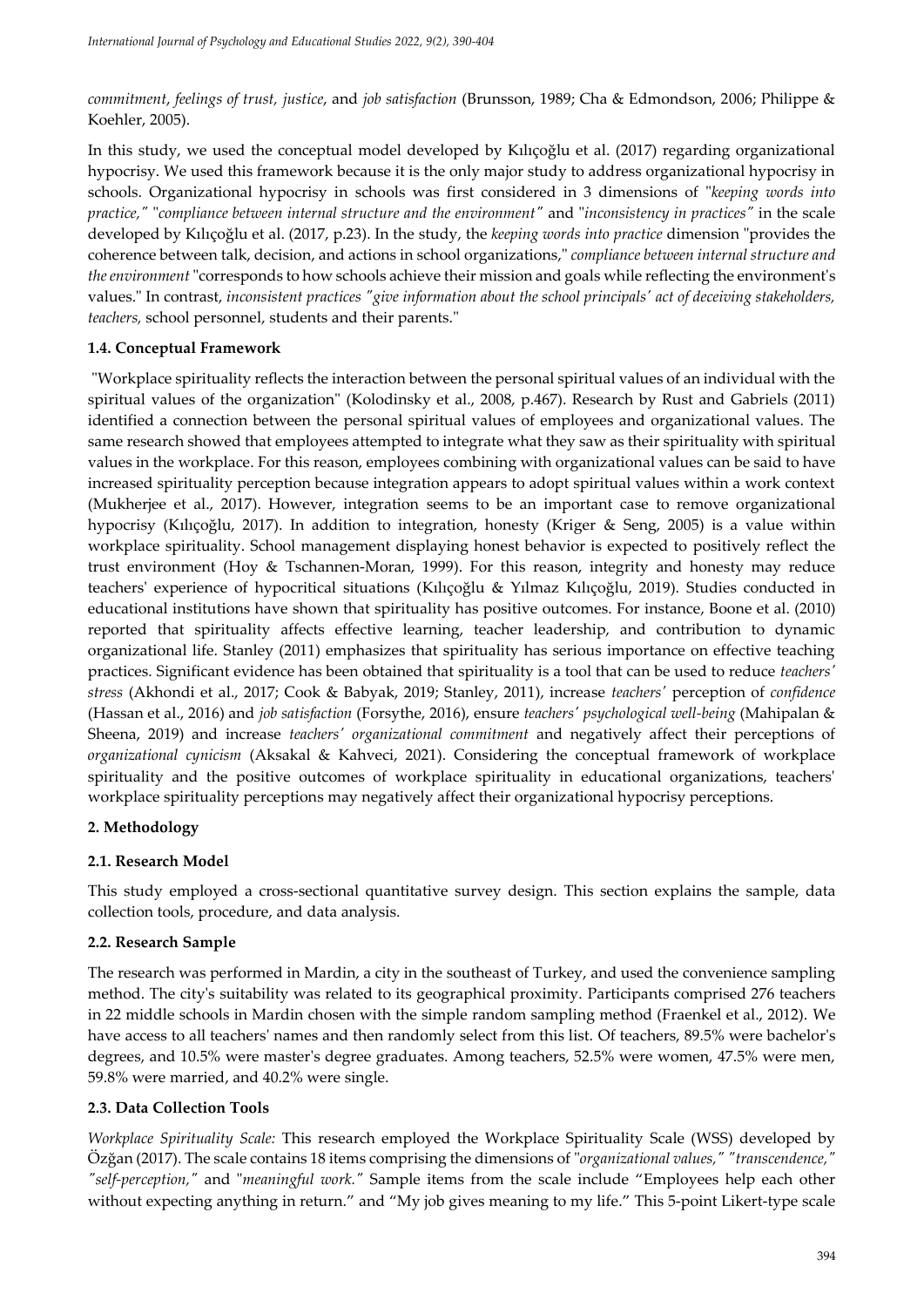was answered on a rating scale from 1 ("totally disagree disagree") to 5 ("totally agree"). The explained total variance was determined as 64%. The goodness of fit indices obtained from confirmatory factor analysis (CFA) results were *χ<sup>2</sup> /df* = 1.89, *RMSEA* = .05, *GFI* = .93; *AGFI* = .90; *CFI* = .96. In this study, first level CFA performed for the WSS found that goodness of fit indices (*χ<sup>2</sup>* /*df* = 4.83, *GFI* = .87, *CFI* = .93, *RMSEA* = .07) were in the appropriate intervals (Schermelleh-Engel et al., 2003). For the instrument's reliability, the Cronbach's Alpha coefficient was identified as .87. In this study, the Cronbach's Alpha coefficients were .87, .84, .80, .88 and .93 for the whole instrument. These values indicate the instrument is reliable (George & Mallery, 2003).

*Organizational Hypocrisy Scale:* In this research, the Organizational Hypocrisy Scale (OHS) developed by Kılıçoğlu et al. (2017) was employed. The instrument contains 17 items comprising the dimensions of "*keeping words into practice," "compliance between internal structure and the environment,"* and "*inconsistency in practices."* Sample items from the scale include "The school principal keeps his/her promises." and "The school principal sets unrealistic goals." This scale was answered on a rating scale from 1 ("totally disagree") to 5 ("totally agree"). The explained total variance was determined as 59.44%. The goodness of fit indices reached with CFA were *χ2 /df* = 1.95, *RMSEA* = .07, *NNFI* = .96; *CFI* = .97 and S*RMR* = .05. In this study, the first level CFA for the OHS had fit indices in appropriate intervals (*χ<sup>2</sup>* /*df* = 3.19, *GFI* = .89, *CFI* = .96, *RMSEA* = .08). For reliability of the scale, the Cronbach's Alpha coefficient was .86 for the "keeping words into practice" dimension, .74 for the "compliance between internal structure and the environment" dimension, and .77 for the "inconsistency in practices" dimension. In this study, the Cronbach's Alpha coefficients were .96, .88, .93, and .91 for the whole scale.

### **2.4. Procedure and Data Analysis**

Initially, school principals were informed. Later, teachers were informed about the topic of the study, and in order not to put pressure on teachers, care was taken that no one from school administration was present in the teachers' rooms. Participation was based on volunteerism, and teachers were not encouraged or pressured to complete the forms. Teachers were informed about the information to be collected and how their identities will be protected. Thus, their confidentiality was guaranteed to be protected, and their informed consent was obtained from them. In this way, anonymity and confidentiality were ensured. The researcher collected the instrument forms in person, and forms were not seen by anyone in the school administration. A total of 306 teachers were accepted to participate in the research. After removing mistaken or incomplete forms, a total of 276 instrument forms were included in the analysis (90.1% validity rate).

Statistical Package for Social Sciences (SPSS) was used to analyze data. Descriptive statistics involved means and standard deviations. Skewness and kurtosis coefficients were investigated to test the normality of data (WSS>> skewness: -1.60-.22; kurtosis: -1.28-2.12; OHS>> skewness: -.03-.85; kurtosis: -1.36-.28) and data were observed to have distribution close to normal (Kline, 2011). Confirmatory factor analysis related to the instruments used in the research was completed with AMOS software. Correlations between variables were analyzed with Pearson correlation and stepwise multiple regression. There was no multicollinearity issue observed between variables (see Table 1).

#### **2.5. Ethical**

In this study, all rules stated to be followed within the scope of "Higher Education Institutions Scientific Research and Publication Ethics Directive" were followed. Ethical Review Board Name: Mardin Artuklu University Ethics Committee. Date of Ethics Evaluation Decision: 12.02.2020 Ethics Assessment Document Issue Number: 2020/ 1-1

### **3. Findings**

The means and standard deviations related to the workplace spirituality and organizational hypocrisy perceptions of teachers and the correlation coefficients between the relevant variables are presented in Table 1. Teachers' perceptions related to workplace spirituality were at agree level ("*organizational values"* (*M* = 3.63; *SD* = .88), "*transcendence"* (*M* = 3.94; *SD* = .87), "*self-perception"* (*M* = 3.94; *SD* = .93), "*meaningful work"* (*M* = 4.12; *SD* = .98). Teachers' perceptions related to organizational hypocrisy were at disagree level ("*keeping words into practice"* (*M* = 2.93; *SD* = 1.28), *"compliance between internal structure and the environment"* (*M* = 2.45; *SD* = .92), "*inconsistency in practices"* (*M* = 2.89; *SD* = 1.19). Correlations between workplace spirituality and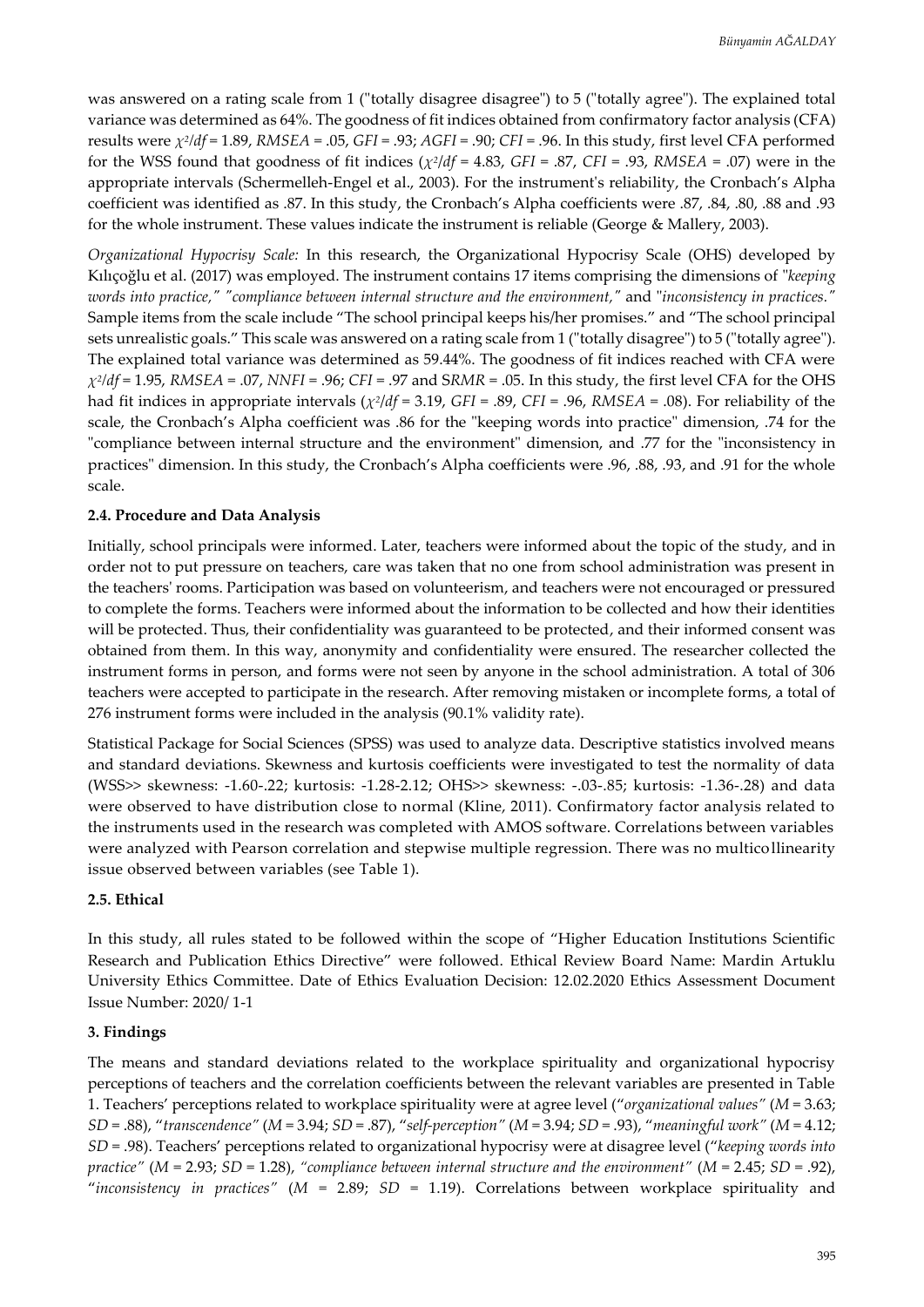organizational hypocrisy were investigated with Pearson correlation analysis, and negative correlations were identified. As teachers' perceptions of workplace spirituality increased, their perceptions of organizational hypocrisy reduced.

| $\sim$<br>Variable | Mean | SD   |         | ∍        | 3         | 4       | 5       | <sub>b</sub> | 7      | 8      | 9 |
|--------------------|------|------|---------|----------|-----------|---------|---------|--------------|--------|--------|---|
| ORGVAL (1)         | 3.63 | .88  |         |          |           |         |         |              |        |        |   |
| TRANS (2)          | 3.94 | .87  | $.69**$ |          |           |         |         |              |        |        |   |
| SELF(3)            | 3.94 | .93  | $.59**$ | $.65***$ |           |         |         |              |        |        |   |
| MEANW(4)           | 4.12 | .98  | $.62**$ | $.78**$  | $.71**$   |         |         |              |        |        |   |
| KEEPW (5)          | 2.93 | 1.28 | $-.15*$ | $-16**$  | $-0.51**$ | $-17**$ |         |              |        |        |   |
| COMP(6)            | 2.45 | .92  | $-14*$  | $-.10$   | $-41**$   | $-15**$ | $.73**$ |              |        |        |   |
| INC(7)             | 2.89 | 1.19 | $-.07$  | $-.11$   | $-.27**$  | $-.11$  | $.36**$ | .00          |        |        |   |
| WS(8)              | 3.90 | .91  | .89     | .88      | .83       | .86     | $-27$   | $-.22$       | $-.15$ |        |   |
| OH (9)             | 2.72 | .84  | $-16$   | $-16$    | $-.52$    | $-.20$  | .92     | .77          | .57    | $-.29$ |   |

**Table 1.** *Descriptive and Pearson Correlation Analysis Results for the Dimensions of Workplace Spirituality and Organizational Hypocrisy*

Note: ORGVAL: Organizational Values; TRANS: Transcendence; SELF: Self-Perception; MEANW: Meaningful work; KEEPW: Keeping Words Into Practice; COMP: Compliance Between Internal Structure and the Environment; INC: Inconsistency in Practices; WS: Workplace Spirituality; OH: Organizational Hypocrisy; \* *p* < .05 \*\**p* < .01

Stepwise multiple regression analysis was performed to identify the predictive power of the dimensions of workplace spirituality for dimensions of organizational hypocrisy. Of the workplace spirituality subdimensions, the stepwise multiple regression analysis results for predicting the organizational hypocrisy are presented in Table 2.

**Table 2.** *Analysis Results regarding the Prediction of Organizational Hypocrisy by Workplace Spirituality*

| Model           | Dependent Variable= Keeping Words Into Practice |                                      |                                       |                                                                                                          |                                |       |  |  |
|-----------------|-------------------------------------------------|--------------------------------------|---------------------------------------|----------------------------------------------------------------------------------------------------------|--------------------------------|-------|--|--|
|                 |                                                 | B                                    | <b>SE</b>                             | $\beta$                                                                                                  | ŧ                              | $p^*$ |  |  |
| $\mathbf{1}$    | Constant                                        | 5.71                                 | .28                                   |                                                                                                          | 19.82                          | .00   |  |  |
|                 | Self-perception                                 | $-.70$                               | .07                                   | $-.51$                                                                                                   | $-9.92$                        | .00   |  |  |
| $\overline{2}$  | Constant                                        | 5.12                                 | .29                                   |                                                                                                          | 17.43                          | .00   |  |  |
|                 | Self-perception                                 | $-1.08$                              | .09                                   | $-0.79$                                                                                                  | $-11.17$                       | .00   |  |  |
|                 | Meaningful work                                 | .50                                  | .09                                   | $-.38$                                                                                                   | 5.45                           | .00   |  |  |
|                 | Constant                                        | 4.93                                 | .30                                   |                                                                                                          | 16.07                          | .00   |  |  |
| 3<br>Model<br>4 | Self-perception                                 | $-1.14$                              | .10                                   | $-.83$                                                                                                   | $-11.39$                       | .00   |  |  |
|                 | Meaningful work                                 | .43                                  | .09                                   | $-.33$                                                                                                   | 4.38                           | .00   |  |  |
|                 | Organizational values                           | .19                                  | .09                                   | $-.13$                                                                                                   | 2.09                           | .03   |  |  |
|                 | Dependent Variable= Keeping Words Into Practice |                                      |                                       |                                                                                                          |                                |       |  |  |
|                 | Constant                                        | 4.06                                 | .22                                   |                                                                                                          | 18.46                          | .00.  |  |  |
|                 | Self-perception                                 | $-.40$                               | .05                                   | $-7.49$<br>$-.41$<br>14.80<br>$-8.54$<br>$-.60$<br>$-.29$<br>4.15<br>14.20<br>$-.27$<br>$-4.69$<br>12.58 | .00                            |       |  |  |
|                 | Constant                                        | 3.59                                 | .24                                   |                                                                                                          |                                | .00   |  |  |
| 5               | Self-perception                                 | $-.60$                               | .07                                   |                                                                                                          |                                | .00   |  |  |
|                 | Transcendence                                   | .31                                  | .07                                   |                                                                                                          |                                | .00   |  |  |
| Model           | Dependent Variable = Inconsistency in Practices |                                      |                                       |                                                                                                          |                                |       |  |  |
|                 | Constant                                        | 4.26                                 | .30                                   |                                                                                                          |                                | .00   |  |  |
| 6               | Self-perception<br>$-.34$<br>.07                |                                      | .00                                   |                                                                                                          |                                |       |  |  |
| 7               | Constant                                        | 4.03                                 | .32                                   |                                                                                                          |                                | .00   |  |  |
|                 | Self-perception                                 | $-.50$                               | .10                                   | $-.39$                                                                                                   | $-4.72$                        | .00   |  |  |
|                 | Meaningful work                                 | .20                                  | .10                                   | $-16$                                                                                                    | 2.01                           | .04   |  |  |
|                 | $\blacksquare$                                  | $\sim$ $\sim$ $\sim$<br>$=0.0$ $\mu$ | $\sim$ $\sim$<br>$\sim$ $\sim$ $\sim$ | 0.0101                                                                                                   | $=0.0$<br>$2.57 \times 10.822$ |       |  |  |

(1):  $R = .514$ ;  $R^2 = .26$ ;  $F = 98.475$ ;  $p = .00$ , (2):  $R = .580$ ;  $R^2 = .33$ ;  $F = 69.301$ ;  $p = .00$ , (3):  $R = .589$ ;  $R^2 = .34$ ;  $F = 48.233$ ;  $p = .00$ , (4):  $R = .413$ ;  $R^2 = .16$ ;  $F = 56.229$ ;  $p = .00$ ,  $(5)$ ;  $R = .469$ ;  $R^2 = .21$ ;  $F = 38.399$ ;  $p = .00$ ,  $(6)$ ;  $R = .273$ ;  $R^2 = .07$ ;  $F = 22.039$ ;  $p = .00$ ,

(7): *R* = .297; *R<sup>2</sup>* = .08; *F =* 13.169; *p =* .00; *\*p < .05*

The stepwise multiple regression analysis started with the model that examined the relationship between keeping words into practice and workplace spirituality (Table 2). Three different models are presented in the first dependent variable prediction. In the third model which involves the highest explanatory power, "selfperception" (β = -.83), "meaningful work" (β = -.33) and "organizational values" (β = -.13) explained 34% of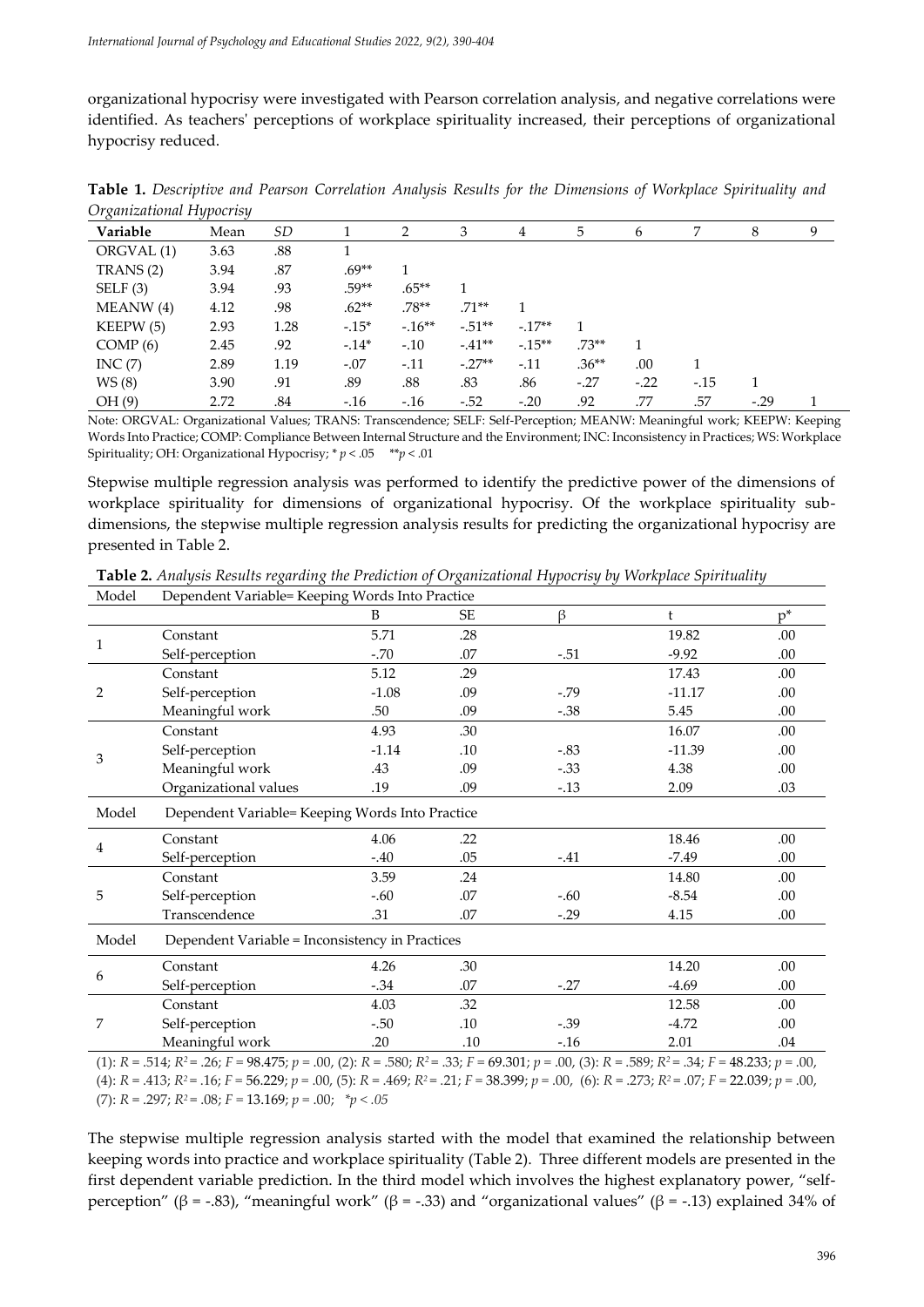the "keeping words into practice" dimension  $(R_3 = .58; R^2 = .34)$ . The effects were strong for "self-perception," moderate for "meaningful work," and weak for "organizational values."

The second analysis continued with the model examining the relationship between internal structure and the environment and workplace spirituality (Table 2). In the fifth model with highest explanatory power, "selfperception" (*β* = -.60) and "transcendence" (*β* = -.29) explained 21% of the "compliance between internal structure and the environment" dimension ( $R_5 = .46$ ;  $R_2 = .21$ ). "Self-perception" had a strong effect, while "transcendence" had a weak effect.

The final stepwise multiple regression analysis had two models in predicting the inconsistency in practice (Table 2). In the seventh model with highest explanatory power, "self-perception" (*β* = -.39) and "meaningful work" (*β* = -.16) explained 8% of "inconsistency in practice" (*R<sup>7</sup>* = .29; *R*2 = .08). "Self-perception" had a moderate effect, while "meaningful work" had a weak effect.

## **4. Discussion**

After the findings are interpreted in light of the literature, we explain some limitations and implications in this section.

#### **4.1. Interpretation**

When the findings related to the first research question are investigated, it can be said that teachers have high levels of perceptions of workplace spirituality. The results overlap with findings obtained in studies of educational organizations by Rajappan et al. (2017) and Göçen and Özğan (2018). These studies found that participants had high levels of perceptions of workplace spirituality. In the present study, teachers were reported to have the most heightened perceptions of "meaningful work" and the lowest perception of "*organizational values."* Notably, all studies had the lowest mean values for perception levels related to the *organizational values* dimension. This situation may be explained by the low level of perceptions related to teachers acting sincerely towards each other and everyone in schools having the same rights and opportunities. It may be concluded that teachers have low perceptions of sincerity and justice values. For the meaningful work dimension, teachers find their profession meaningful and believe there is a spiritual contribution to their lives. A study by Marshall (2009) concluded that the teaching profession represented significance and a target for preservice teachers. Steger et al. (2012) stated that teachers need to find meaningful and purposeful work. Teachers finding their jobs meaningful was evaluated as an essential element increasing spirituality perceptions.

For the second question in the research, it was observed that teachers had moderate levels of perceptions related to organizational hypocrisy. Findings obtained in studies by Kılıçoğlu et al. (2017) support the results of the present research. In this research, teachers were identified to have moderate organizational hypocrisy perceptions. However, findings obtained in studies by Kahveci et al. (2019) and Kılıçoğlu and Yılmaz-Kılıçoğlu (2019) partly overlap with findings in the present research. In these studies, teachers were identified to have low organizational hypocrisy perceptions. The current results indicate the presence of inconsistency between the words and actions of school administrations. This finding may be explained by the inefficiency of schools in reflecting official plans in practice (Kılıçoğlu, 2017) and schools trying to resemble other local schools without regard to their circumstances (DiMaggio & Powell, 1983).

For the third question in the research, analysis with the "*keeping words into practice"* dimension as a dependent variable revealed three different models. In the model with the highest explanatory power among these models, "*self-perception," "meaningful work,"* and "*organizational values"* dimensions were observed to explain 34% of the "*keeping words into practice"* dimension. The order of importance in the model was "*self-perception," "meaningful work,"* and "*organizational values."* This finding reveals that these spirituality dimensions were determinants of the "*keeping words into practice"* dimension. It can be said that teachers knowing themselves in social, mental, and psychological terms and performing their job devotedly and patiently is influential in school administrations' keeping their promises. Teachers who bring their whole selves to their school appear to be a determinant that lowers hypocrisy perceptions. Additionally, teachers knowing how their aim in life is compatible with their objective in their profession and having positive belief systems related to this can be said to affect hypocrisy. For the organizational values dimension with the least effect on keeping promises,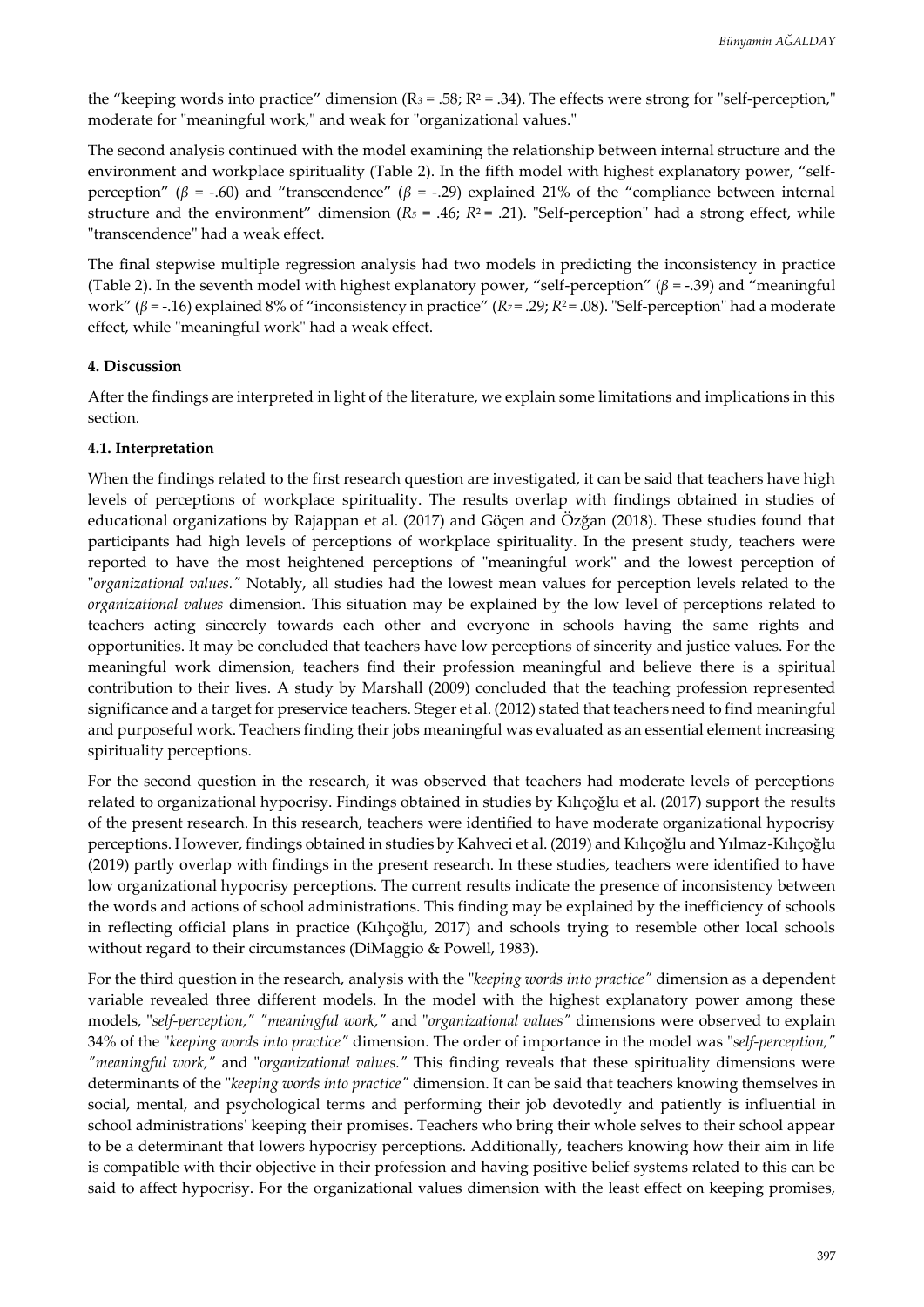teachers with values like assisting, sharing, trust, and ethics appear to be determinants. Researches indicate (Cavanagh, 1999; McGhee & Grant, 2017) that workplace spirituality opposes unethical practices. Contrary to this, a study by Zhang (2020) identified a positive correlation between workplace spirituality with a willingness to engage in unethical pro-organizational behavior. The finding that as the spirituality perceptions of participants increased, their perceptions related to misrepresentation or concealment of facts in favor of their organizations, even if unethical, also increased appears to contradict the present study's findings. This contradiction, though surprising, may be explained by participants being forced to act unethically in favor of their organizations.

Employees in the organization may not behave unethically in any situation that concerns them individually. Because, some researchers (Gupta et al., 2014) proposed that spirituality is only related to personal beliefs. Research by Boone et al. (2010) observed that the spirituality perceptions of teachers did not affect honesty. This finding is surprising because, in the discussion of spirituality above, people with high spirituality perceptions have ethical values; hence, they are stated to have low hypocrisy perceptions. The surprising finding obtained in the study by Boone et al. (2010) is explained by spiritual people being more religious and, as a result, predicted to act honestly. School administrations who do not keep their promises may be said to perform unethical behavior. Research by Kılıçoğlu et al. (2019) documented that ethical leadership negatively affected organizational hypocrisy. Teachers think that if school principals act ethically, the inconsistency between their words and actions will decrease. It is proposed that people working in a spiritual environment will be more ethical (Fry, 2003). Moving from this point, with the increase in spirituality, school principals will act more ethically. It may be said that teacher perceptions about consistency between promises given and actions are taken will increase.

Kriger and Hanson (1999) emphasized the importance of honesty and trustworthiness, seen as spiritual values, to glorify and develop spirituality in organizations. Honesty is accepted as a tool for creating trust among observers (Resick et al., 2006). Value-based approaches by school administrations are proposed to result in organizational integrity (Kurtz, 2015). With the reduction of organizational hypocrisy in schools, considering the importance (Kılıçoğlu, 2017) of the value of organizational integrity (Mukherjee et al., 2017), the effect of organizational values on keeping promises is better understood. For this reason, reflecting honesty, integrity, and consistency in speaking and actions will reduce teachers experiences of hypocritical situations (Kılıçoğlu & Yılmaz Kılıçoğlu, 2019). Ethical administrators' consistency between words and actions, honesty, and trustworthiness are important features (Moorman & Grover, 2009). The aim of an administrator acting based on values management will be to secure the promises made (Law et al., 2003). Administrators working by paying attention to ethical values are understood to affect teachers' perceptions of the hypocritical behavior school administrations display.

For the third research question, two different models emerged in analyses with "*compliance between internal structure and the environment"* as the dependent variable. In the model with the highest explanatory power, "*self-perception"* and "*transcendence"* dimensions appeared to explain 21% of the *compliance between internal structure and the environment* dimension. The order of importance in the model was "*self-perception"* and "*transcendence."* This finding reveals that "*self-perception"* and "*transcendence"* dimensions are determinants of the "*compliance between internal structure and the environment"* dimension. Compliance between the values and aims encourages transcendence (Pratt & Ashforth, 2003), and transcendence is expected to promote compliance among internal structure and the environment. Teachers with high self-perceptions and perceptions related to inner peace, spiritual power, and love of work have positive effects on the reflection of values of the environment in schools. The increase in "*self-perception"* and "*transcendence"* perceptions can positively affect schools achieving their mission and targets. A study dealing with the relationship between workplace spirituality and organizational culture perceptions of teachers (Alas & Mousa, 2016) identified a significant correlation between "*meaningful work"* and "*organizational values"* dimensions with *adaptivity*. Adaptivity is related to the degree of reaction of an organization to both internal and external environments (Dawson, 2010). When examined from this aspect, hypocrisy appears to have similar content to the "*compliance between internal structure and the environment"* dimension. However, research by Sherafati et al. (2015) identified a positive correlation between *meaningful work* and *adaptivity*. Though there were correlations identified between different dimensions of workplace spirituality with the adaptivity dimension in various studies, this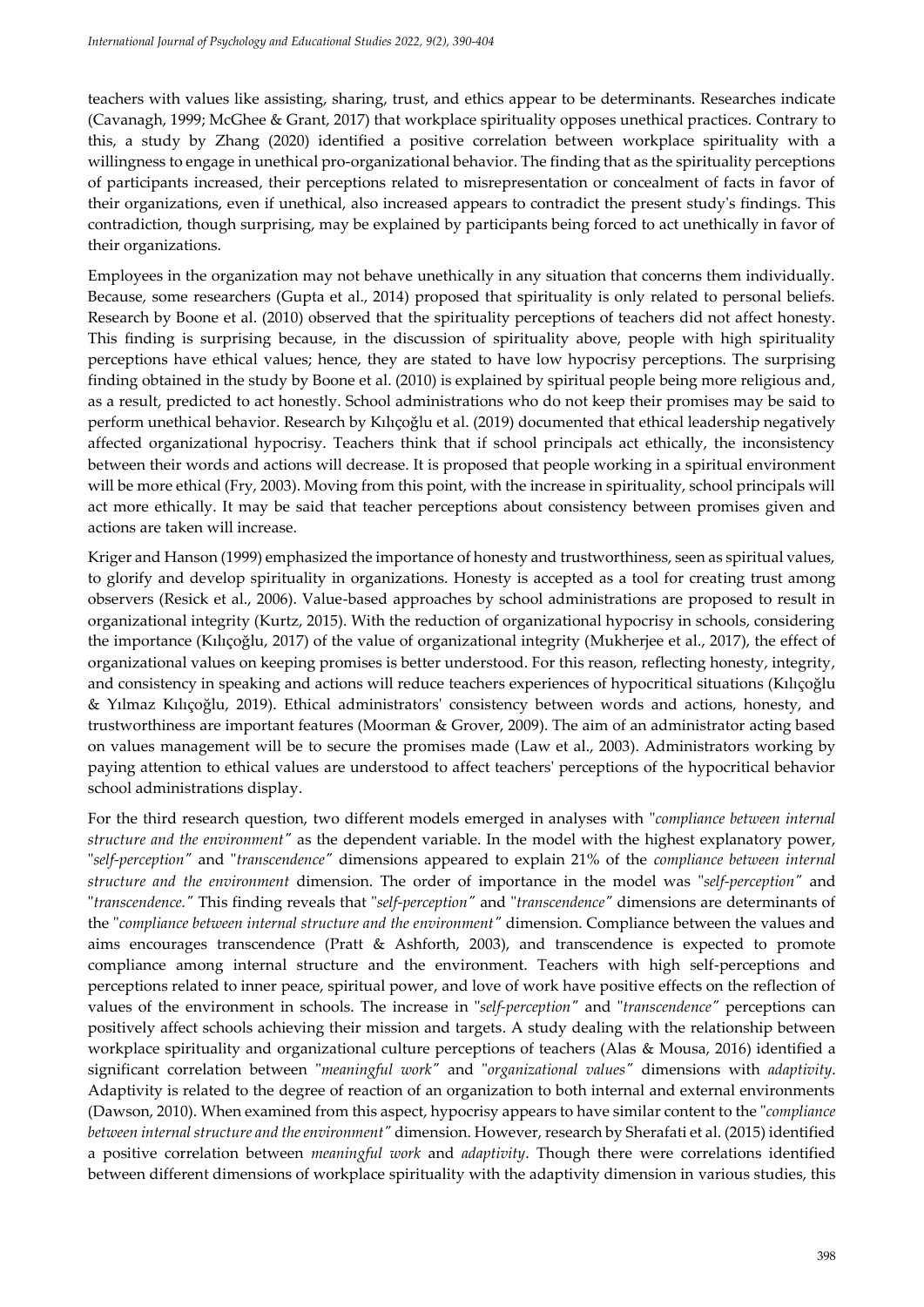situation is thought to be related to the scales used in those studies (Gupta et al., 2014; Milliman et al., 2003) being different from the present study.

In the final analysis, related to the third question in the research, two different models were predicting the "*inconsistency in practice"* dimension. In the model with the highest explanatory power, the "*self-perception"* and "*meaningful work"* dimensions appeared to explain 8% of the "*inconsistency in practices"* dimension. Notably, the explanation rate is low. The order of importance in the model was "*self-perception"* and "*meaningful work."* This finding reveals that "*self-perception"* and "*meaningful work"* dimensions are determinants of the "*inconsistency in practices"* dimension. When teachers' self-perception and levels of finding meaning in their work increase, it can be said that teacher perceptions about school administrations displaying inconsistent behavior fall. In other words, if teachers feel a strong connection between the values and their jobs, it will negatively affect teachers' perceptions of the display of hypocritical behavior of school administrations. Alas and Mousa (2016) identified a positive correlation between the *consistency* dimension with the "*meaningful work"* dimension. *Consistency* is defined as the degree to which workers can act predictably even when faced with unusual situations in their organizations (Dawson, 2010). Accordingly, when teachers find their jobs meaningful, it can be said their perceptions about consistent behavior displayed by school administrations increase.

In situations where school administrations place unrealistic targets, where problems occurring in school are not solved or even concealed despite promises, and when they must act in breach of norms, teachers will encounter hypocrisy. Inconsistency between the words and actions of school administrations may be interpreted as not acting honestly. This situation will lead to an insecure environment. Research by Goswami and Ha-Brookshire (2016) stated participants felt uncomfortable and uncertain with differences between words and actions. A study by Kılıçoğlu et al. (2017) observed that as the hypocrisy perceptions of teachers fell, organizational trust perceptions increased. In environments with high trust, the reduction in bureaucratic controls and provision of autonomy to individuals can be mentioned (Smylie et al., 2007). It is expected that people's trust in the words and behavior of others will have positive reflections on the climate of the environment (Tschannen-Moran, 2004). For this reason, spirituality as an element increasing trust (Hassan et al., 2016) negatively affects hypocrisy and ensures teachers can act more autonomously.

#### **4.2. Limitations and Future Research**

The first limitation is related to the effect sizes. If the effect sizes for workplace spirituality dimensions on organizational hypocrisy are examined, it is understood that there may be some organizational variables affecting it. For this, it is recommended that researchers study the relationships between organizational variables like organizational culture and organizational dissent with hypocrisy. Additionally, a model may be revealed by structural equation modeling using variables with potential mediating effects in workplace spirituality and organizational hypocrisy. The second limitation is related to the research method. Our study is a quantitative relational study, so it is impossible to understand the results obtained. For this reason, it is recommended that studies be performed with qualitative methods. The third limitation of the research is that it was only performed in middle schools. From this aspect, future studies including larger sample groups from other school levels will benefit the generalizability of the results. Fourthly, this study only focused on teacher perceptions. The inclusion of the opinions of school administrators will contribute to the development of a more holistic viewpoint. For this reason, it is crucial to develop scale forms that can measure the workplace spirituality and organizational hypocrisy perceptions of school administrators. Fifthly, data were only collected in one province. The inclusion of other regions may provide different results with a more extensive data set.

#### **4.3. Implications**

This research proposed three models with the workplace spirituality dimensions of "*self-perception," "meaningful work,"* and "*organizational values"* playing a role in the "*keeping words into practice"* dimension of organizational hypocrisy; "*self-perception* and *transcendence"* playing a role in "*compliance between internal structure and the environment"*; and "*self-perception"* and "*meaningful work"* playing a role in "*inconsistency in practices."* The proposed models involve some inferences for practitioners and policymakers to reduce hypocritical behavior in schools. Firstly, school administrators should display management based on ethical values, integrate the school and surroundings' values, and not act inconsistently between words and decisions.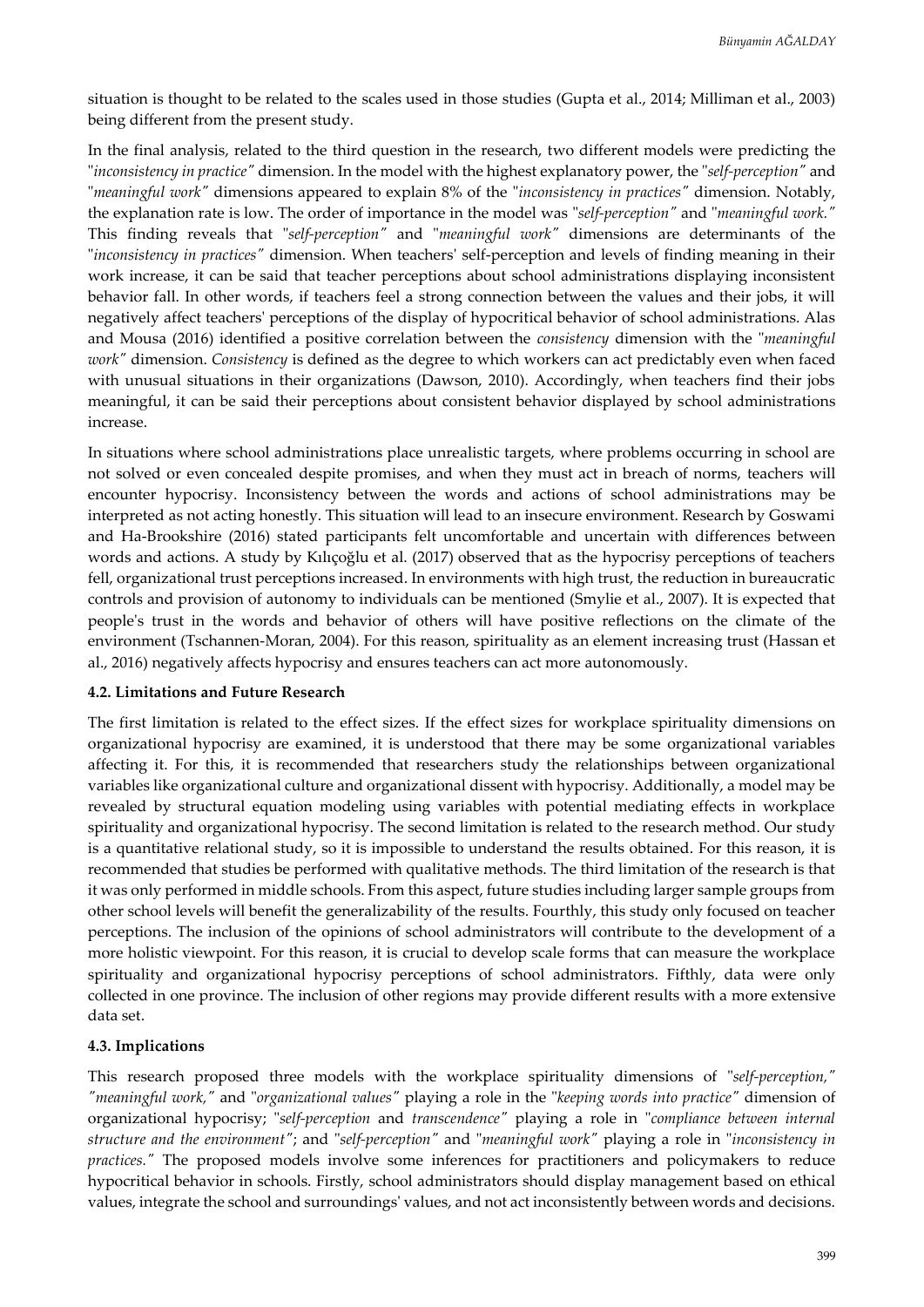Additionally, school administrators should avoid behavior that will disrupt the trust of teachers (Handford & Leithwood, 2013), like not affording everyone in the school the same rights and opportunities. Teachers should interact based on mutual trust with school colleagues and professional, ethical rules. Teachers working with team spirit, helping each other without expectations, and easily sharing their problems will positively contribute to spiritual values and ensure schools act consistently. However, teachers who succeed in this are linked to school administrators taking the necessary steps to increase belief in spiritual mechanisms and teachers' spirituality perceptions. For instance, for self-perception, which was effective on all hypocrisy dimensions, school administrators should be supportive and create a positive school climate for teachers to be aware of their potential and bring their whole selves to work. Teachers should be reminded of the sacredness of their duty and focus on the importance of devotedness and patience required by profession, and a suitable communication language should be developed. In this way, teaching will be perceived not just as a profession by teachers but as a lifestyle. When school administrations make decisions, teachers should be included in the process, and efforts should be made to implement the decisions. Additionally, school administrations should act by norms created in line with realistic targets. Problems experienced in schools should not be concealed, and a just approach should be displayed for solutions.

For policymakers to adopt spirituality in schools, school spirituality programs (Göçen & Özğan, 2018) should be developed and implemented in schools through in-service training. Additionally, some steps that policymakers may take to reduce hypocrisy directly may be mentioned. As previously stated, considering that schools display inconsistent behavior to reach targets determined by central administrations, targets must be more realistic and compatible with the environment around the schools. In this context, allowing schools to act more autonomously (Klein, 2017) will ensure they can be inspected and evaluated according to their circumstances.

### **5. Conclusion**

Inconsistent behavior by school administrations, one of the critical stakeholders in schools, may be assessed as a situation used when necessary to preserve legitimacy. In fact, in some cases, schools may appear to comply with their environments due to inconsistent behavior. Additionally, it may be said that organizational legitimacy may be developed through hypocrisy. However, this situation is not thought to pass beyond "saving the day" for schools. In countries like Turkey, where the educational system is managed centrally, school administrations may feel under pressure as they are stuck between central administration policies and local dynamics. In this situation, schools may display hypocritical behavior. This research emphasizes the importance of workplace spirituality in resolving or reducing the effects for schools that have to act hypocritically. Our research is the first research on the potential impact of workplace spirituality on organizational hypocrisy behavior in schools. In this context, it was concluded that workplace spirituality was important in reducing perceptions related to hypocritical behavior displayed by school administrations among teachers in the schools.

### **6. References**

- Aksakal, H. I., & Kahveci, G. (2021). The roles of organizational cynicism and organizational spirituality on organizational commitment according to teachers' perceptions. *Trakya Journal of Education, 11*(2), 802- 819.
- Alas, R., & Mousa, M. (2016). Organizational culture and workplace spirituality. *International Journal of Emerging Research in Management & Technology, 5*(3), 1-9.
- Ashmos, D., & Duchon, D. (2000). Spirituality at work: A conceptualization and measure. *Journal of Management Inquiry, 9*(2), 134-145[. https://doi.org/101177/105649260092008](https://doi.org/101177/105649260092008)
- Barnett, M.L. (2007). Stakeholder influence capacity and the variability of financial returns to corporate social responsibility. *Academy of Management Review, 32*(3), 794-816.
- Belwalkar, S., Vohra, V., & Pandey, A. (2018). The relationship between workplace spirituality, job satisfaction, and organizational citizenship behaviors: An empirical study. *Social Responsibility Journal*. *14*(2), 410- 430. [https://doi.org/10.1108/SRJ-05-](https://doi.org/10.1108/SRJ-05-%202016-0096) 2016-0096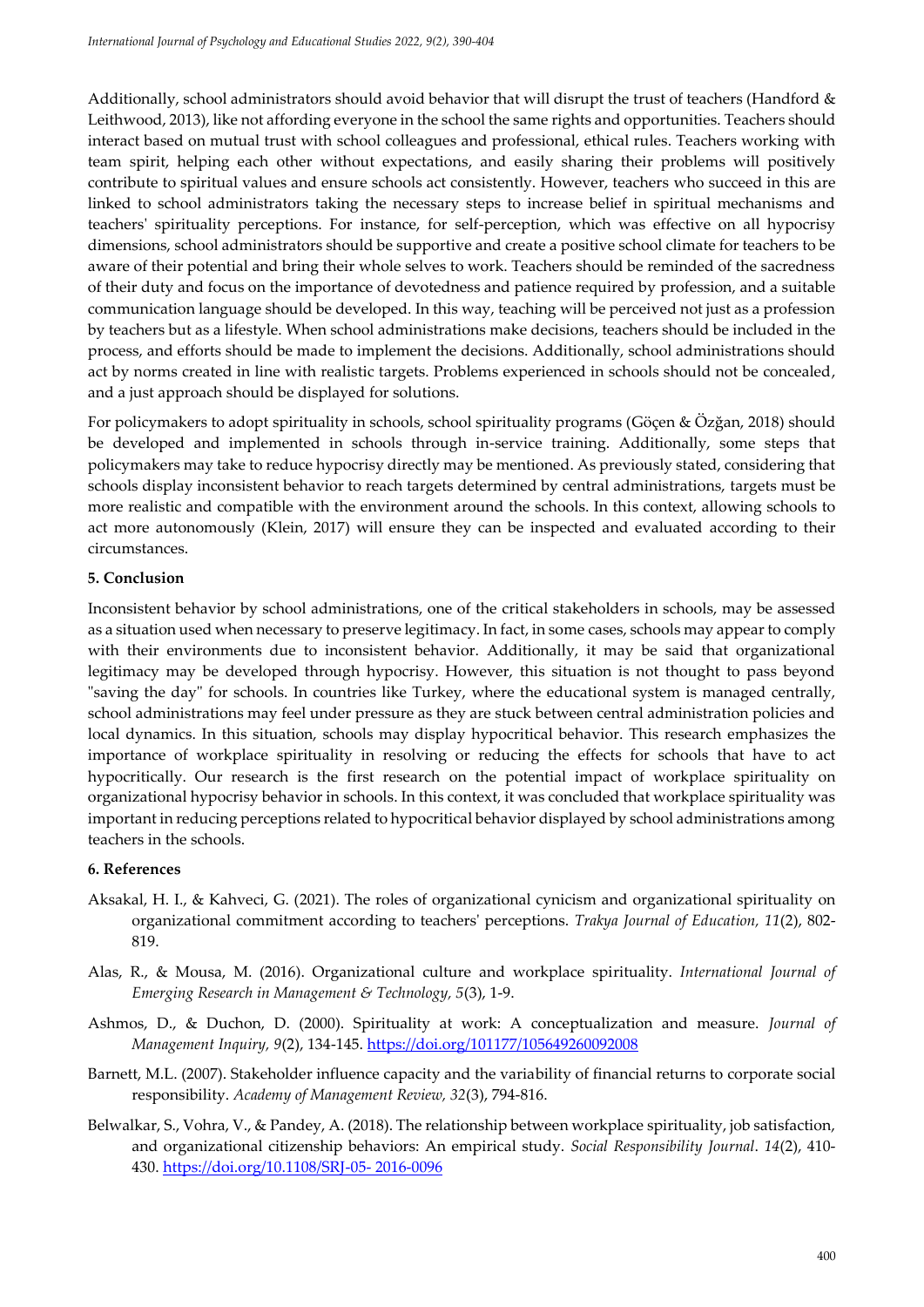- Boone, M., Fite, K., & Reardon, R.F. (2010). The spiritual dispositions of emerging teachers: A preliminary study. *Journal of Thought, 45*(3), 43-58.
- Brunsson, N. (2002). *The organization of hypocrisy: Talk, decisions and actions in organizations.* Abstrakt Liber Copenhagen Business School Press.
- Brunsson, N. (2007). *The consequences of decision-making.* Oxford University Press.
- Cavanagh, G.F. (1999). Spirituality for managers: Context and critique. *Journal of Organizational Change Management, 12*(3), 186-199.
- Chalofsky, N. (2003). An emerging construct for meaningful work. *Human Resource Development International, 6*(1), 69-83.
- Chen, J.C., & Roberts, R.W. (2010). Towards a more integrated understanding of the organization-society relationship: Implications for social and environmental accounting research. *Journal of Business Ethics, 97*(4), 651-665.
- Cheng, Y.C. (1996). *School based decision making and management, school effectiveness and school based management*. The Falmer Press.
- Cook, K.L., & Babyak, A.T. (2019). The Impact of spirituality and occupational stress among middle school teachers. *Journal of Research on Christian Education, 28*(2), 131-150.
- Çayak, S. (2021). The mediating role of organizational hypocrisy in the relationship between organizational silence and organizational rumor: a study on educational organizations. International *Journal of Psychology and Educational Studies*, *8(*2), 1-13.<https://dx.doi.org/10.52380/ijpes.2021.8.2.177>
- Dawson, C.S. (2010). *Leading culture change: What every ceo needs to know.* Stanford University press.
- DiMaggio, P.J., & Powell, W.W. (1983). The iron cage revisited: Institutional isomorphism and collective rationality in organisational fields. *American Sociological Review, 48*(2), 147-160.
- Dowling, J., & Pfeffer, J. (1975). Organizational legitimacy: Social values and organizational behavior. *Pacific Sociological Review, 18*(1), 122-136.
- Duchon, D., & Plowman, D.A. (2005). Nurturing the spirit at work: Impact on work unit performance. *The Leadership Quarterly, 16*(5), 807-833.
- Erdem, M., Aydin, I., Tasdan, M., & Akin, U. (2011). Educational problems and solutions in Turkey: The views of district governors. *Educational Management Administration & Leadership, 39*, 242. <https://doi.org/101177/1741143210390059>
- Fraenkel, W., Wallen, N., & Hyun, E. (2012). *How to design and evaluate research in education.* McGraw-Hill.
- Fry, L.W. (2003). Toward a theory of spiritual leadership. *The Leadership Quarterly, 14*, 693-727.
- George, D., & Mallery, P. (2003). *Reliability and validity assessment*. Sage.
- Giacalone, R.A., & Jurkiewicz, C.L. (2003). Toward a science of workplace spirituality. In R. A. Giacalone & C. L. Jurkiewicz (Eds.) *Handbook of workplace spirituality and organizational performance*. M.E. Sharp.
- Goswami, S., & Ha-Brookshire, J.E. (2016). Exploring U.S. Retail employees' experiences of corporate hypocrisy. *Organization Management Journal, 13*(3), 168-178.
- Göçen, A., & Özğan, H. (2018). Okullarda işyeri ruhsallığı gelişimi üzerine bir inceleme. *Elektronik Sosyal Bilimler Dergisi, 17*(67), 1120-1146.
- Göçen, A., Uzun, M., & Kaya, A. (2021). Examining the relationship between organizational cynicism and organizational hypocrisy in schools. *OPUS International Journal of Society Researchers*, *18*(44), 8001-8024. [https://doi.org/10.26466//opus.906933](https://doi.org/10.26466/opus.906933)
- Gupta, M., Kumar, V., & Singh, M. (2014). Creating satisfied employees through workplace spirituality: A study of the private insurance sector in Punjab (India). *Journal of Business Ethics, 122*, 79-88.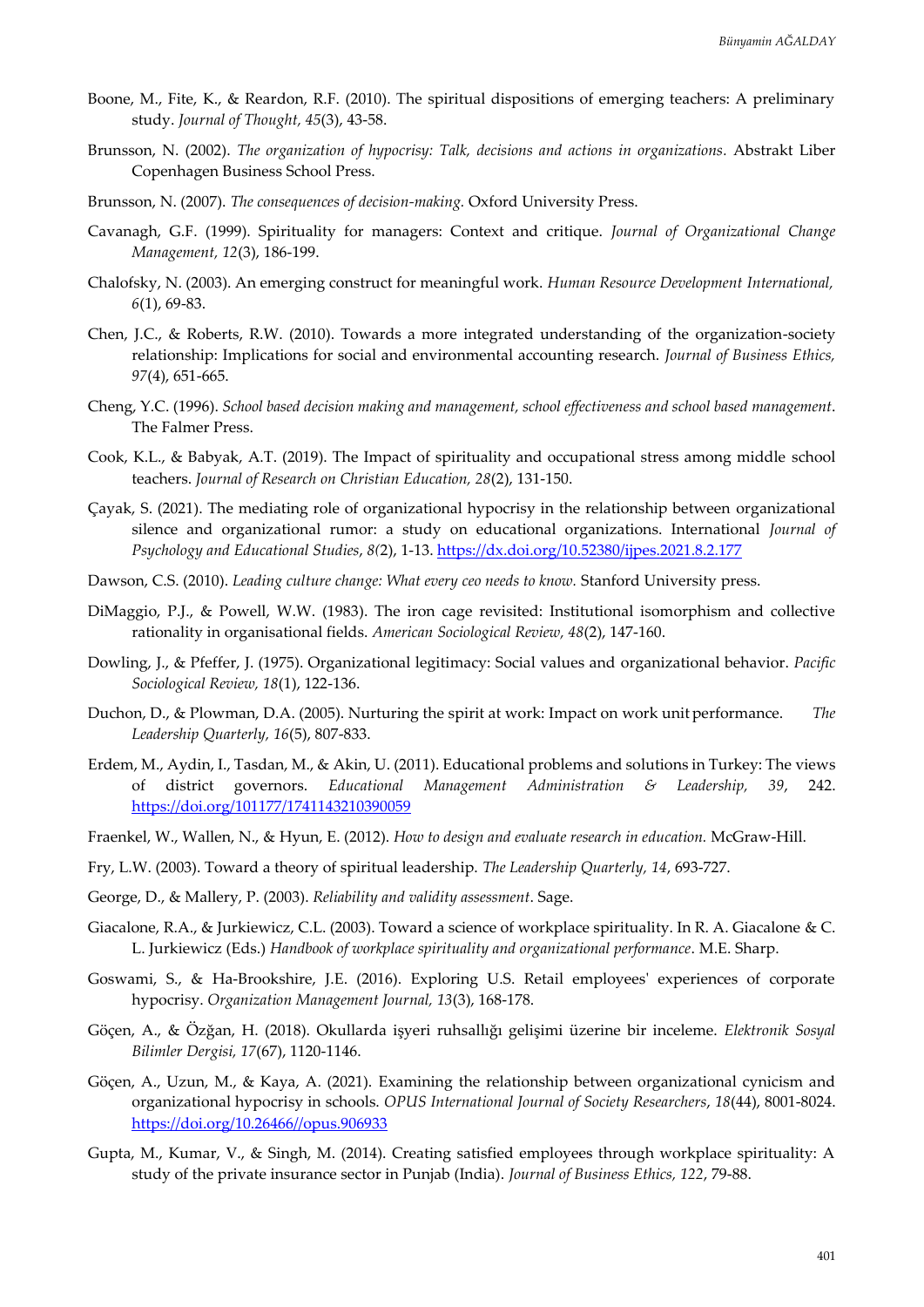- Han, J., & Koo, J. (2010). Institutional isomorphism and decoupling among Korean firms: Adoption of performance compensation system. *Korean Journal of Sociology, 44(*3), 27-44.
- Hassan, M., Nadeem, A.B., & Akhter, A. (2016). Impact of workplace spirituality on job satisfaction: Mediating effect of trust. *Cogent Business & Management, 3(*1), 1189808.<https://doi.org/101080/2331197520161189808>
- Hood, R.W., Hill, P.C., & Spilka, B. (2009). *The psychology of religion: An empirical approach.* Guilford Press.
- Jacobs, A.C. (2012). South African teachers' views on the inclusion of spirituality education in the subject life orientation. *International Journal of Children's Spirituality, 17*, 235-253.
- James, M.S., Miles, A.K., & Mullins, T, (2011). The interactive effects of spirituality and trait cynicism on citizenship and counterproductive work behaviors. *Journal of Management, Spirituality & Religion, 8*(2), 165-182.
- [Jeon, K.S.,](https://www.emerald.com/insight/search?q=Ki%20Seok%20Jeon) & [Choi, B.K.](https://www.emerald.com/insight/search?q=Byoung%20Kwon%20Choi) (2021). Workplace spirituality, organizational commitment and life satisfaction: The moderating role of religious affiliation. *[Journal of Organizational Change Management](https://www.emerald.com/insight/publication/issn/0953-4814)*, *34*(5), 1125- 1143. <https://doi.org/10.1108/JOCM-01-2021-0012>
- Karagül-Kandemir, İ. & Kahveci, G. (2020). Examination of the relationship between the perceptions of organizational hypocrisy and organizational commitment behaviors of primary and secondary school teachers. *Turkish Studies-Education, 15*(2), 963-981. https://dx.doi.org/10.29228/TurkishStudies.38898
- Kılıçoğlu, G. (2017). Consistency or discrepancy? Rethinking schools from organizational hypocrisy to integrity. *Management in Education, 31*(3), 118-124. <https://doi.org/10.1177/0892020617715268>
- Kılıçoğlu, G., & Yılmaz Kılıçoğlu, D. (2019). Understanding organizational hypocrisy in schools: The relationships between organizational legitimacy, ethical leadership, organizational hypocrisy and work-related outcomes. *International Journal of Leadership in Education,* <https://doi.org/101080/1360312420191623924>
- Kılıçoğlu, G., Kılıçoğlu, D.Y., & Hammersley-Fletcher, L. (2019). Leading Turkish schools: A study of the causes and consequences of organisational hypocrisy. *Educational Management Administration & Leadership, 48*(4), 745-761.
- Kılıçoğlu, G., Kılıçoğlu, D.Y., & Karadağ, E. (2017). Do schools fail to "walk their talk"? Development and validation of a scale measuring organizational hypocrisy. *Leadership and Policy in Schools,* 1-31. <https://doi.org/101080/1570076320171371762>
- Kline, R.B. (2011). *Methodology in the social sciences: Principles and practice of structural equation modeling (3rd ed.).* Guilford Press.
- Kolodinsky, R.W., Giacalone, R.A., & Jurkiewicz, C.L. (2008). Workplace values and outcomes: Exploring personal organizational and interactive workplace spirituality. *Journal of Business Ethics, 81*(2), 465-480.
- Konan, N., & Taşdemir, A. (2019). The relationship between teachers' perceptions of organizational hypocrisy and their perception of happiness levels. *Scientific Educational Studies, 3*(2), 132-152.
- Kriger, M., & Seng, Y. (2005). Leadership with inner meaning: A contingency theory of leadership based on the worldviews of five religions. *The Leadership Quarterly, 16*(5), 771-806.
- Kriger, M.P., & Hanson, B. (1999). A value-based paradigm for creating truly healthy organizations. *Journal of Organizational Change Management, 12*(4), 302-311.
- Kurtz, R.C. (2015). Organizational deviance, integrity, and regulation. *Public Integrity, 17*(1), 75-89.
- la Cour, A., & Kromann, J. (2011). Euphemisms and hypocrisy in corporate philanthropy. *Business Ethics: A European Review, 20*(3), 267-279.
- Law, L.Y.S., Walker, A. and Dimmock, C. (2003). The influence of principals' values on their perception and management of school problems. *Journal of Educational Administration*, *41*(5), 498- 523. <https://doi.org/10.1108/09578230310489344>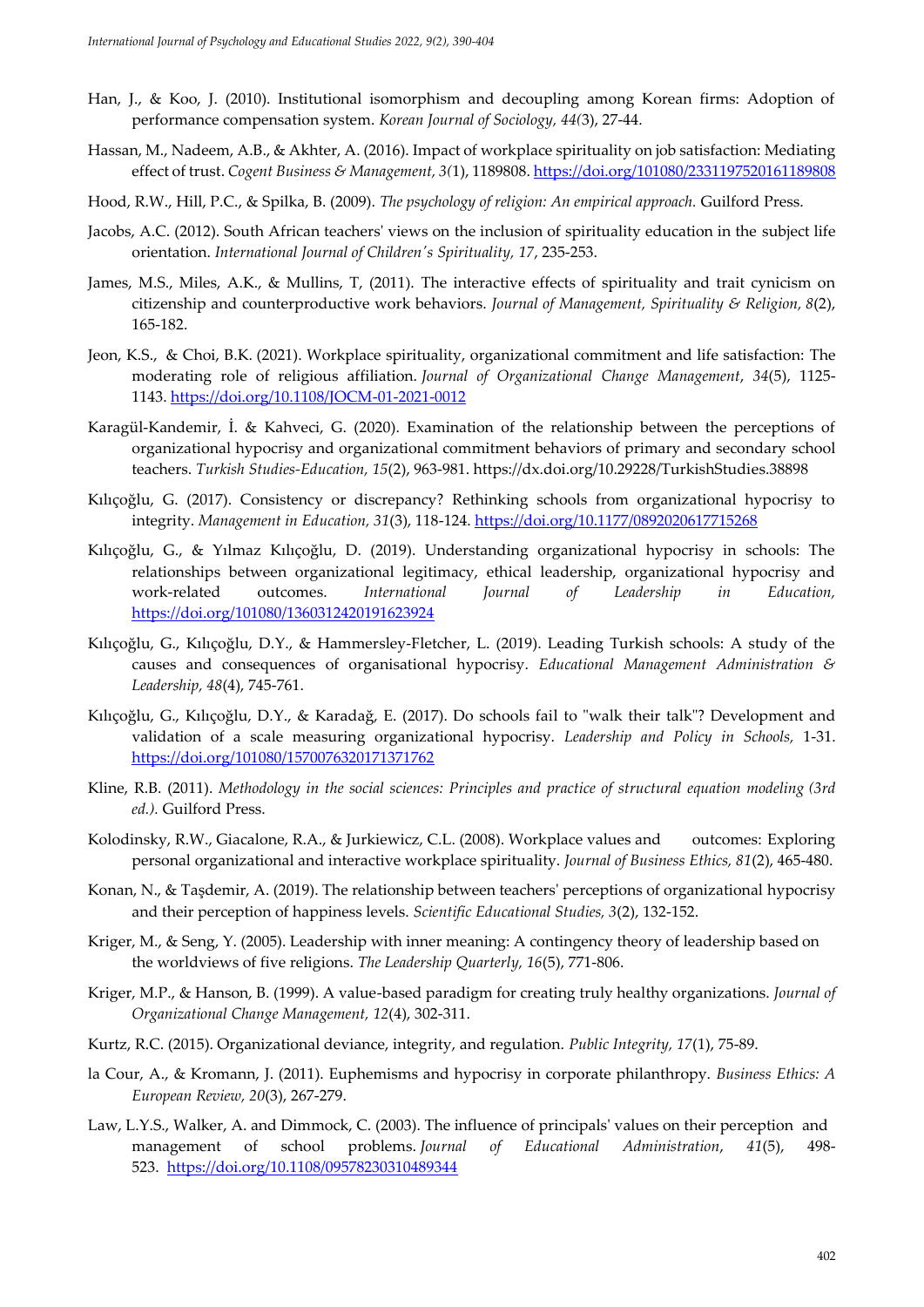- March, J.G., & Olsen, J.P. (1989). *Rediscovering institutions: The organizational basis of politics.* New York: The Free Press.
- Marshall, J. (2009). Describing the elephant: Preservice teachers talk about spiritual reasons for becoming a teacher. *Teacher Education Quarterly, 36*(2), 25-44.
- McGhee, P., & Grant, P. (2017). The transcendent influence of spirituality on ethical action inorganizations. *Journal of Management Spirituality & Religion, 14*(2), 160-178.
- Milliman, J., Czaplewski, A., & Ferguson, J. (2003). Workplace spirituality and employee work attitudes:An exploratory empirical assessment. *Journal of Organizational Change Management, 16*(4), 426-447.
- Ministry of Education [MoNE]. (2018). Turkey's 2023 education vision. [http://2023vizyonu.meb.gov.tr/doc/2023\\_EGITIM\\_VIZYONU.pdf](http://2023vizyonu.meb.gov.tr/doc/2023_EGITIM_VIZYONU.pdf)
- Moorman, R.H., & Grover, S. (2009). Why does leader integrity matter to followers? An uncertainty management-based explanation. *International Journal of Leadership Studies, 5*(2), 102-114.
- Mukherjee, S., Bhattacharjee, S., & Singha, S.S. (2017). Workplace spirituality: Perception of employees in selected b-schools at Kolkata. *SSRN, 10*(1), 1-24.
- Neck, C.P., & Milliman, J.F. (1994). Thought self-leadership: Finding spiritual fulfillment in organizational life. *Journal of Managerial Psychology, 6*, 9-16.
- Özğan, H. (2017). Workplace spirituality scale: Validity and reliability study. *Transylvanian Review*, *1*(8).
- Paul, M., Jena, L.K., & Sahoo, K. (2020). Workplace spirituality and workforce agility: a psychological exploration among teaching professionals. *J Relig Health*.  $59(1)$ , 135-153[. https://doi.org/10.1007/s10943-](https://doi.org/10.1007/s10943-019-00918-3) [019-00918-3](https://doi.org/10.1007/s10943-019-00918-3)
- Petchsawanga, P., & Duchon, D. (2012). Workplace spirituality meditation and work, performance. *Journal of Management, Spirituality & Religion, 9*(2), 189-208.
- Phillippe, T.W., & Koehler, J.W. (2005). A factor analytical study of perceived organizational hypocrisy. *SAM Advanced Management Journal, 70*(2), 13-20.
- Pratt, M.G., & Ashforth, B.E. (2003). Fostering meaningfulness in working and at work. In K. S. Cameron, J. E. Dutton, and R. E. Quinn (Eds.), *Positive organizational scholarship*: *Foundations of a new discipline* (pp. 309- 327)*.* Berrett-Koehler.
- Rajappan, S., Rohini, S.N., Kirupa, P.M., & Sivakumar, V. (2017). Exploring the effect of workplace spirituality on job embeddedness among higher secondary school teachers in Ernakulam district. *Cogent Business & Management, 4*(1).<https://doi.org/10.1080/23311975.2017.1334419>
- Resick, J.R., Hanges, P.J., Dicson, M.W., & Mitchelson, J.K. (2006). A cross-cultural examination of the endorsement of ethical leadership. *Journal of Business Ethics, 63*, 345-359.
- Rocha, R.G., & Pinheiro, P.G. (2020). Organizational spirituality: Concept and perspectives. *Journal of Business Ethics.* <https://doi.org/101007/s10551-020-04463-y>
- Rust, A.A.B., & Gabriels, C.E.C. (2011). Spirituality in the workplace: Awareness of the human resources function. *African Journal of Business Management, 5*(4), 1353-1364.
- Saxena, A., Garg, N., Punia, B.K., & Prasad, A. (2020). Exploring role of Indian workplace spirituality in stress management: a study of oil and gas industry. *Journal of Organizational Change Management*, *33*(5), 779- 803.
- Schermelleh-Engel, K., Moosbrugger, H., & Müller, H. (2003). Evaluating the fit of structural equation models: Tests of significance and descriptive goodness-of-fit measures. *Methods of Psychological Research Online, 8*(2), 23-74.
- Sherafati, M., Mohammadi, R., & Mohd Nor Ismail, M.N. (2015). The effect of organizational culture on organizational spirituality. *European Online Journal of Natural and Social Sciences, 4*(1), 165-180.